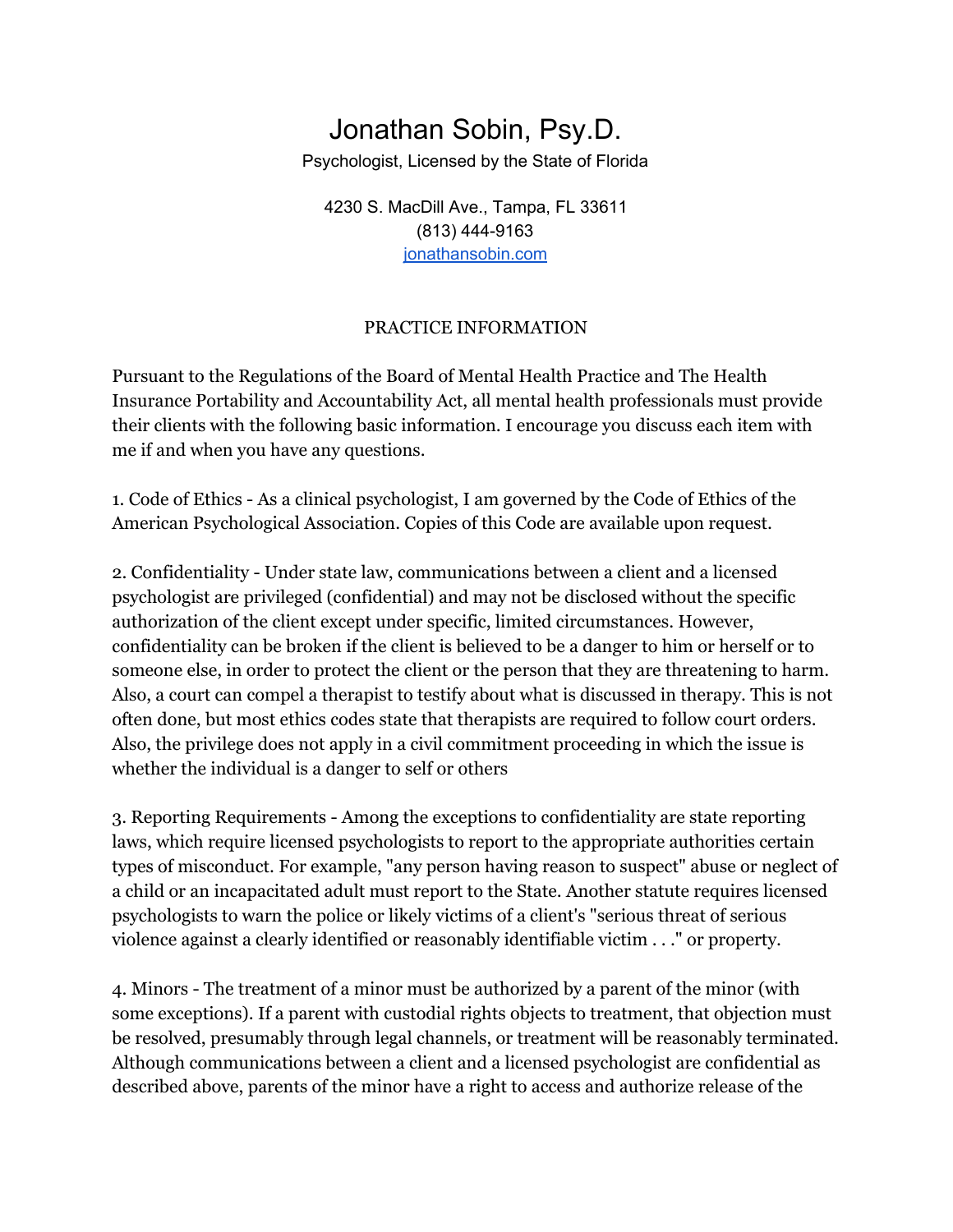information. When a child turns 18, the control of their treatment and treatment records reverts to the child. If this is a concern, please discuss it with me before starting treatment.

5. Maintaining Professional Boundaries - Licensed psychologists are obligated to maintain appropriate professional boundaries and relationships with present and past clients. These boundaries may differ depending on the circumstances, but certain boundaries must never be crossed. For example, a therapist should not become sexually involved with a client. Information on the procedure to report such misconduct is available upon request. Do not hesitate to raise any questions you may have regarding professional boundaries.

6. Cost of Professional Services - My billing rate for clinical time is \$95 for individual sessions. The charge for any session with more than one party present -- whether spouse, partner, or other family member -- is \$130. The fee for missed appointments and for appointments cancelled with less than 24-hours notice is \$40. Any and all ancillary services and activities are billed at \$130 per hour.

7. Regarding Legal Services - I conduct a clinical practice. I do not participate in legal proceedings or provide evaluation or services relating to litigation. By agreeing to treatment with me, you agree never to subpoena me or compromise my therapeutic neutrality (for instance by seeking my participation in divorce or custody proceedings).

8. Limits of Availability and Provisions for Emergency Services - I am available by appointment only. Evening appointments are limited and access to them is not guaranteed. I return all calls to my emergency backup number (813) 318-1890. Understand, however, that at times (more often than you might expect) electronic devices malfunction, lose power, or move out of range of wireless access. THE PRIMARY SOURCES OF HELP IN LIFE-THREATENING EMERGENCIES ARE THE POLICE AND YOUR LOCAL HOSPITAL EMERGENCY ROOM.

9. Recommended Treatment - At the beginning of the therapeutic relationship, and throughout your treatment as appropriate, I will discuss my recommendations for treatment. You are encouraged at all times to ask whatever questions you may have about the recommended treatment.

10. Your Insurance Company - I am not longer working with any insurance companies, except that I will accept Tricare for active duty military, individual sessions only.

11. Electronic Communications - Tricare requires that I transmit certain information electronically (i.e., by email or by facsimile). I cannot guarantee the confidentiality of such communications. If you are using Tricare to cover your sessions, you are agreeing to electronic communications with your insurance company.